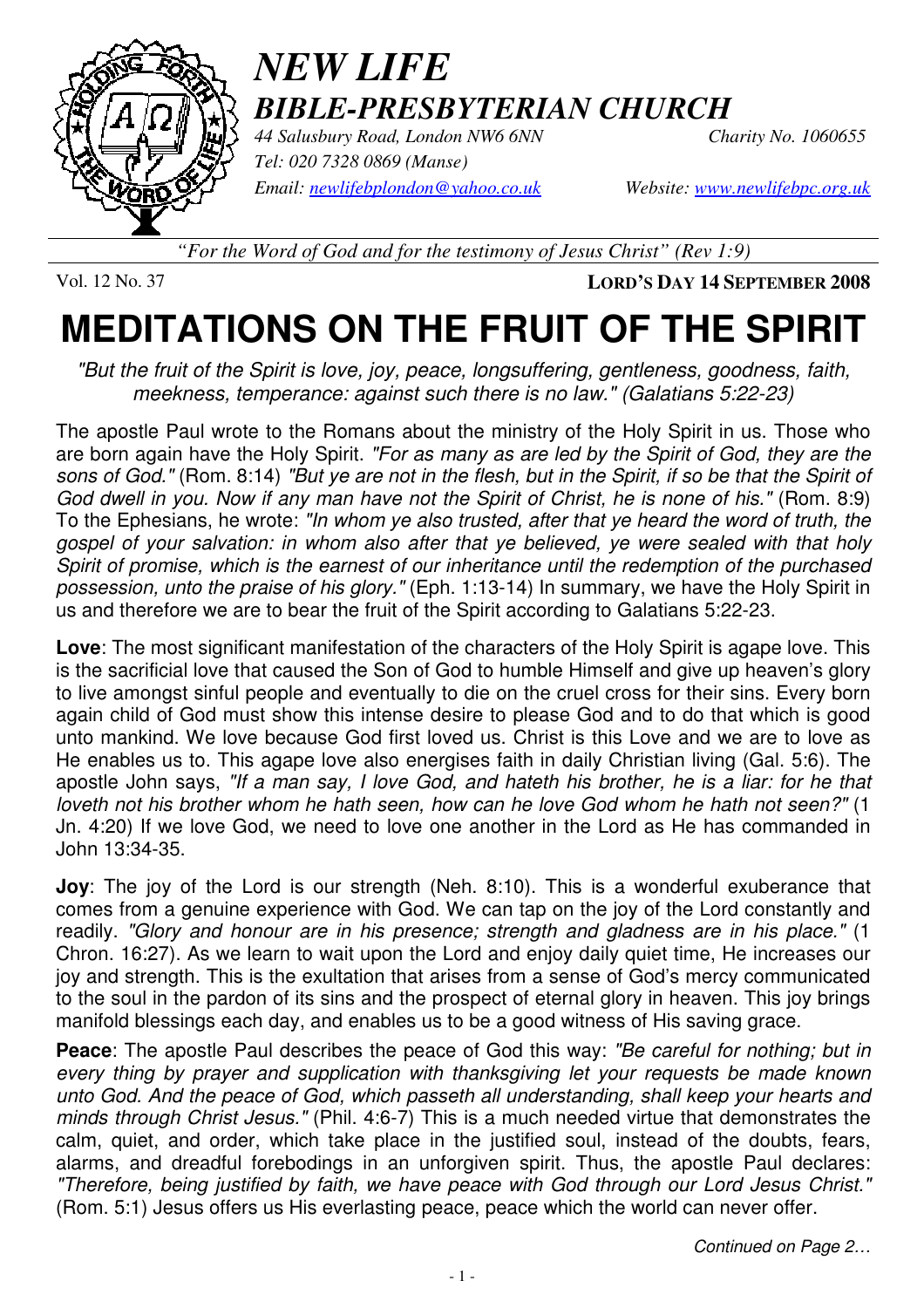Yet, He also warned us about tribulation on earth. He comforted us by saying, "But be of good cheer; I have overcome the world." (Jn. 16:33) "And let the peace of God rule in your hearts …" (Col.3:15)

**Longsuffering**: It would seem that love, joy and peace are the foundational qualities so necessary for every child of God. Out of these we can manifest a longsuffering character. Longsuffering is the ability to bear with the frailties and provocations of others, from the consideration that God has borne long with ours and that, if He had not, we would have perished! Through longsuffering, God also enables us to bear up with troubles and difficulties of life without murmuring or repining, submitting cheerfully to every dispensation of God's providence, and thus deriving benefit from every occurrence. The Lord is the best example of longsuffering – "Who, when he was reviled, reviled not again; when he suffered, he threatened not; but committed himself to him that judgeth righteously." (1 Pet. 2:23)

**Gentleness**: This is a very rare grace, often wanting in many who have a considerable share of Christian excellence. God is willing that we remain gentle to our adversaries and continue to learn to wait upon the Lord for His vindication. Once again, the Lord is the best example of One who possesses gentleness. Paul wrote to the Corinthians: "Now I Paul myself beseech you by the meekness and gentleness of Christ, who in presence am base among you, but being absent am bold toward you." (2 Cor. 10:1) David's psalm also testified: "Thou hast also given me the shield of thy salvation: and thy right hand hath holden me up, and thy gentleness hath made me great." (Ps. 18:35) Those that will be great, let them learn to be gentle amongst all things.

**Goodness**: This is the perpetual desire and sincere study, not only to abstain from every appearance of evil, but to do good to the bodies and souls of men to the utmost of our abilities. But all these must spring from a good heart – a heart purified by the Spirit of God; and then, the tree being made good, the fruit must be good also. Jesus says, "Ye shall know them by their fruits. Do men gather grapes of thorns, or figs of thistles? Even so every good tree bringeth forth good fruit; but a corrupt tree bringeth forth evil fruit. A good tree cannot bring forth evil fruit, neither can a corrupt tree bring forth good fruit. Every tree that bringeth not forth good fruit is hewn down, and cast into the fire. Wherefore by their fruits ye shall know them." (Matt. 7:16-20) Longsuffering, gentleness and goodness are the next three virtues that bring out the true effect of being born again in Christ. It is natural for the redeemed to be forbearing and good to others. Let these virtues be in us today!

**Faith:** Faith is both a quality of the Spirit-filled Christian and also a spiritual gift from God. Faith is the opposite of doubt and betrayal. "Now faith is the substance of things hoped for, the evidence of things not seen." (Heb. 11:1) The writer of the Book of Hebrews then enumerated a long list of faith heroes or the Hall of Faith in the rest of Hebrews chapter 11. "But without faith it is impossible to please him: for he that cometh to God must believe that he is, and that he is a rewarder of them that diligently seek him." (Heb. 11:6) Not only does one need saving faith, we need serving faith as well. "Jesus answered and said unto them, This is the work of God, that ye believe on him whom he hath sent." (Jn. 6:29) We need to act on our faith in Christ and work out our salvation faithfully. As a spiritual gift, it enables one to see things through the eyes of faith with an unwavering attitude. What others cannot see, God empowers those who are gifted with faith to see through darkness and the clouds of doubts – always believing that God will and God can – nothing is impossible with God! William Carey says, "Expect great things from God; attempt great things for God."

**Meekness**: "(Now the man Moses was very meek, above all the men which were upon the face of the earth.)" (Num. 12:3) This commentary of Moses' meekness is significant. Was Moses being proud by writing this statement down in Numbers 12:3? Not at all! The very fact that he penned this verse under the inspiration of the Spirit demonstrated his meekness.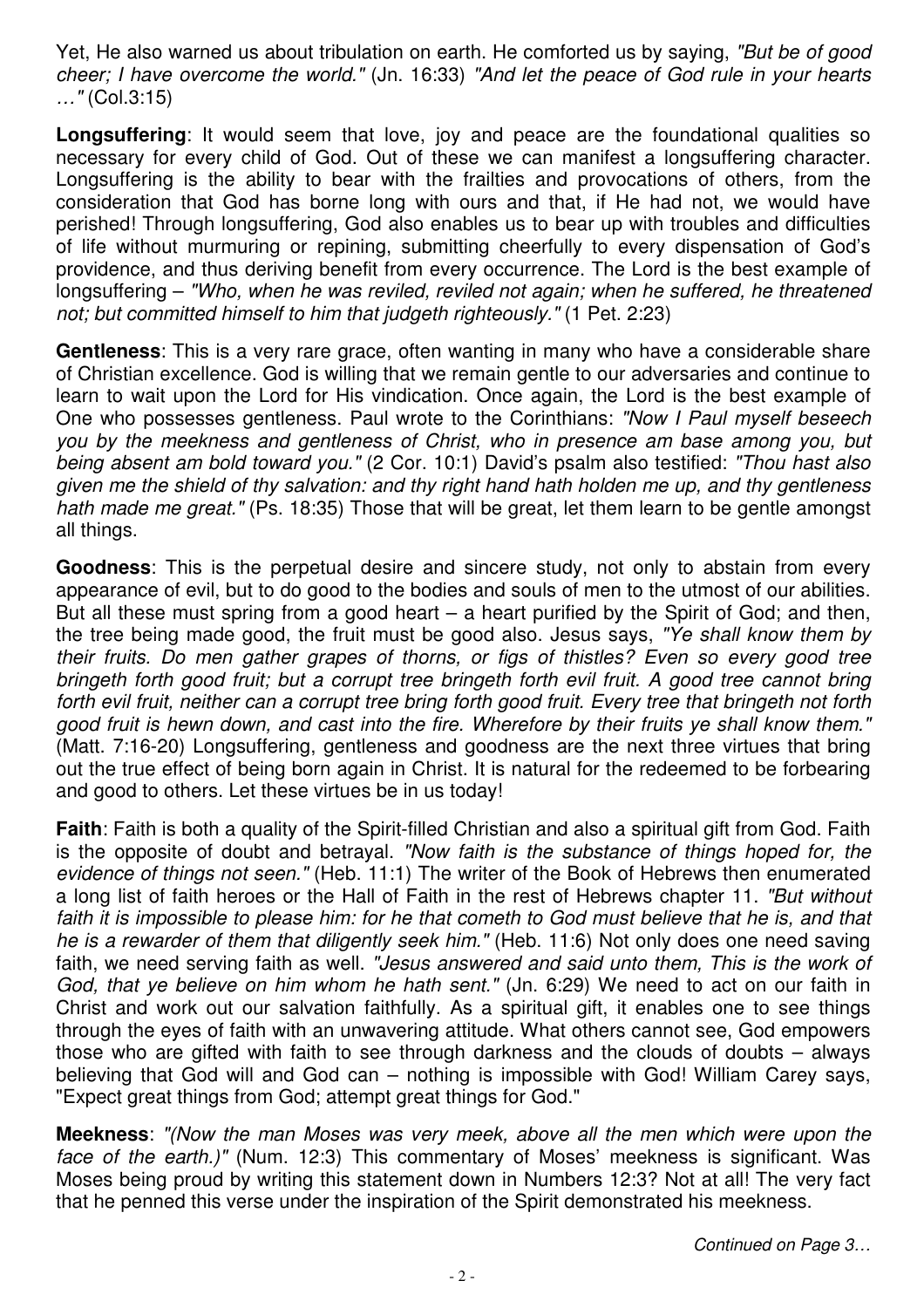Meekness is mildness, indulgence toward the weak and erring, patient suffering of injuries without feeling a spirit of revenge, an even balance of all tempers and passions, the entire opposite to anger! "Blessed are the meek: for they shall inherit the earth." (Matt. 5:5) We are also commanded to follow Jesus' meekness: "Come unto me, all ye that labour and are heavy laden, and I will give you rest. Take my yoke upon you, and learn of me; for I am meek and lowly in heart: and ye shall find rest unto your souls. For my yoke is easy, and my burden is light." (Matt. 11:28-30)

**Temperance**: A close twin to meekness is temperance or self-control. To say that we have self-control is not quite true; rather, it should be Spirit-control. In one practical way, it is to have moderation in eating, drinking, sleeping, and all of life's enjoyments. The meek person will have temperance. In the Apostle Peter's discourse, he wrote: "And beside this, giving all diligence, add to your faith virtue; and to virtue knowledge; And to knowledge temperance; and to temperance patience; and to patience godliness; And to godliness brotherly kindness; and to brotherly kindness charity." (2 Pet. 1:5-7) The maturing Christian will grow in temperance because temperance brings about patience, godliness, brotherly kindness and love.

Paul instructed Titus to "put them in mind to be subject to principalities and powers, to obey magistrates, to be ready to every good work, To speak evil of no man, to be no brawlers, but gentle, shewing all meekness unto all men. For we ourselves also were sometimes foolish, disobedient, deceived, serving divers lusts and pleasures, living in malice and envy, hateful, and hating one another." (Titus 3:1-3) Those who bear the fruit of the Spirit have greater assurance of their own salvation. The inward virtues of a redeemed soul will manifest the outward characteristics as instructed by Paul.

Finally, those who possess these qualities are Spirit-filled – "against such there is no law" (Gal 5:23)! According to Adam Clarke's commentary, "those, whose lives are adorned by these virtues, cannot be condemned by any law, for the whole purpose and design of the moral law of God is fulfilled in those who have the Spirit of God, producing in their hearts and lives the preceding fruits", these divine qualities and keeping faith in Christ. May the Gracious Lord bless and help us to live the fruit of the Spirit – "for the fruit of the Spirit is in all goodness and righteousness and truth" (Eph. 5:9). Amen.

> Eld Sherman Ong (adapted from Life B-P Church bulletin dated 24 August 2008)

## **Testimony**

Beginning this week, we will be including the testimonies of the goodness and faithfulness of God towards His people. We will begin with Rachael Kan. Rachael will be beginning her  $2^{nd}$ year at university, as an exchange student in Beijing, China:

"I think first and foremost I must thank the Lord for this past year at university. As a first year I was so worried about being away from home, finding new friends and settling in to university life and study. But I need not have worried because the Lord was so faithful in sending me a solid group of friends and supporting me financially and emotionally throughout the year. He gave me wonderful opportunities to witness to my new friends and gave me strength and confidence to do so where before there was none. God has blessed me with good exam results which have enabled me to embark on my second year at Beijing Normal University. I had many problems with finances, accommodation and visas and at times it seemed impossible that I would even make it to Beijing. But graciously God opened all the doors and made everything possible. Praise God! And now as I stand on the brink of beginning my year abroad I really thank the Lord for all His goodness to me this year and ask for prayer for safety as I travel and live in Beijing and also that my witness would be strong amongst my numerous non-Christian coursemates."

Love, Rachael